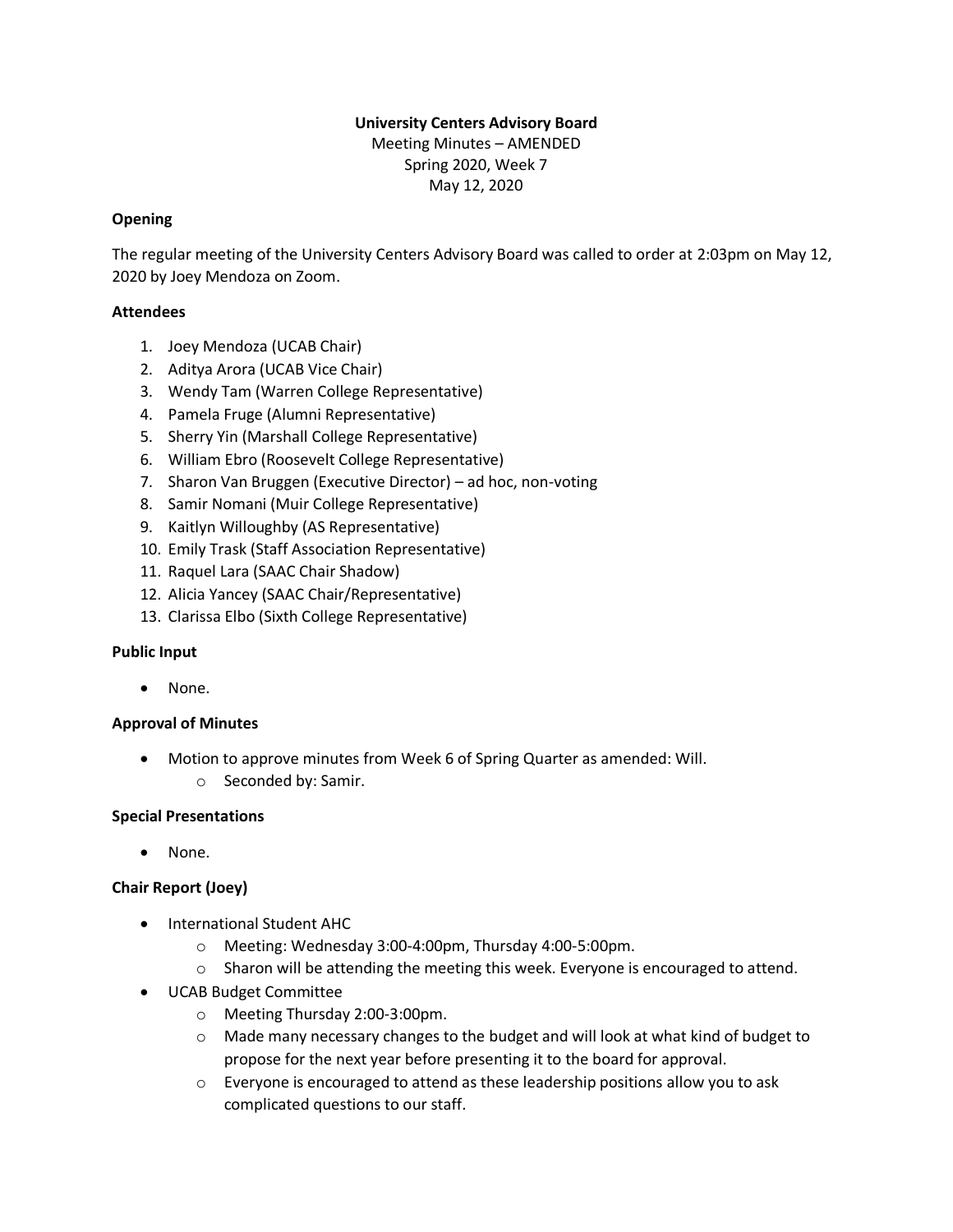- UCAB Selection Committee
	- $\circ$  Have still not received any emails about anyone joining. Need at least two voting members to assist in reading applications for Chair and Vice-Chair. If you run for Chair, you can still be on the selection committee for Vice-Chair and vice versa.

# **Vice Chair Report (Aditya)**

- UCAB Space Allocation Committee Meeting
	- $\circ$  Almost all issues were decided on. We have solid dates, simply need to come up with the email and have it verified before being sent out.

# **Director Report (Sharon)**

- Continuing to work on the budget documents for the meeting.
- Working on the reopening/ramp-up plan to open the facilities in stages, eventually moving toward a full opening. It is likely that we will open small and easy to manage spaces first. Special protocols for staff and visitors could be implemented.
- This information will be available online once it has been planned out and approved.
- Currently on an events task force; outlining phases for ramping up attendance for events and gathering on campus.

Motion to Move to Old Business: *Approved.*

### **New Business**

- UCAB Remote Banquet
	- o Sharon: Looking into different options.
		- Option 1: Extend Grubhub credit to everyone to buy something, then gather together with our meals to celebrate virtually over Zoom.
		- Option 2: Pick a pizza location, order pizza to deliver to each individual. More cumbersome, must provide your address.
		- Grubhub seems to be the best option.
	- o Discussion/Questions:
		- Joey: Grubhub credit is a good idea, but the issue is that there is controversy in how much Grubhub charges for its services to small businesses.
			- Emily: Is there anything we can do with Price Center vendors?
			- Sharon: It can be considered. They use Tapingo but Tapingo does not deliver. We have limited eating establishments open, and it is unclear if these vendors have delivery services through Grubhub or other methods.
			- Joey: Yes, and not all of us are in San Diego.
		- **E** Samir: Ordering food individually and congregating on Zoom is the best option. Most efficient is ordering food ahead of time.

Motion to Table Discussion Until Next Week: *Approved.* 

- UCAB Cultural Identity-Related Fund/Program
	- o There are still many systemic issues about the underrepresented community of color.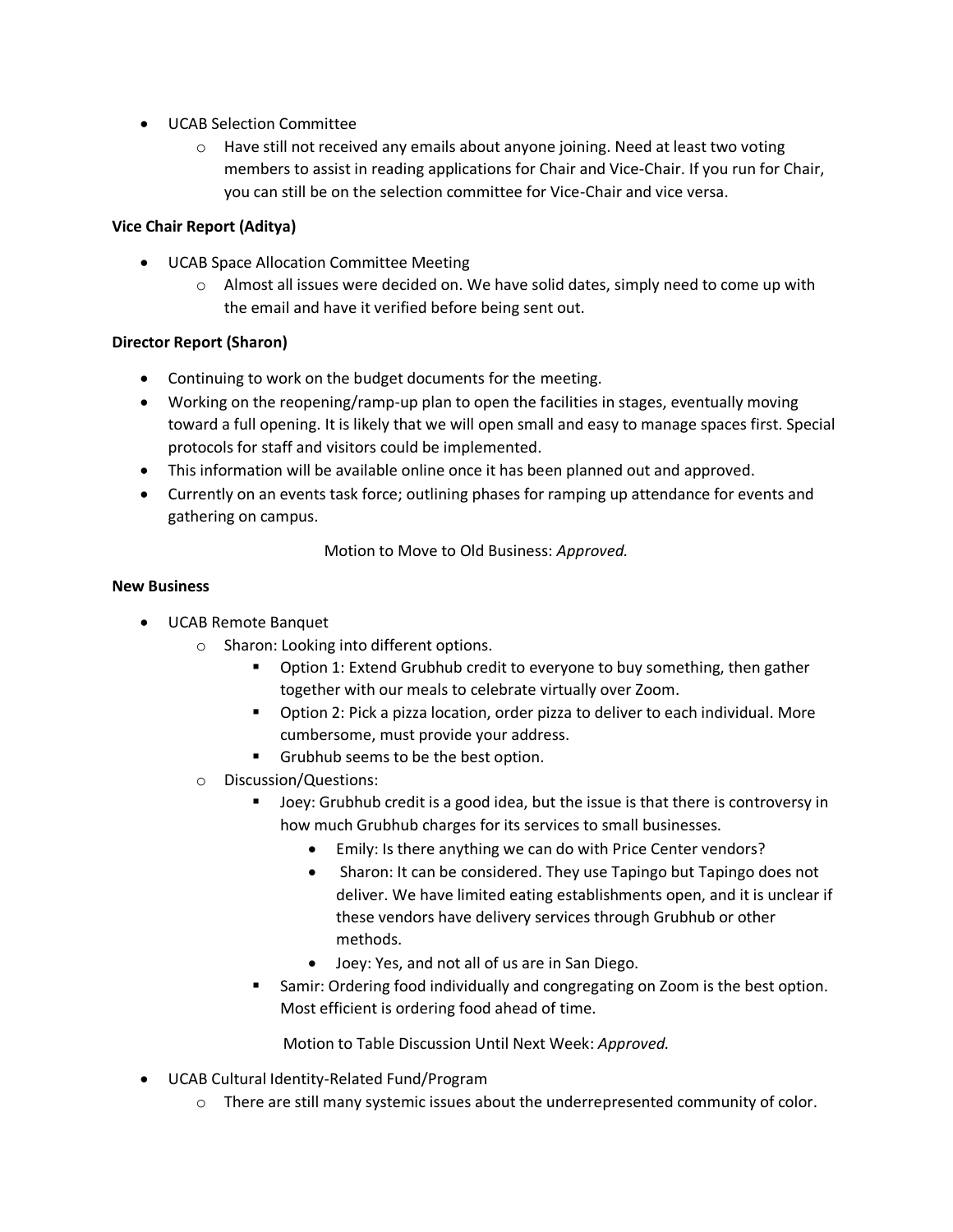- $\circ$  UCAB already does a lot to support organizations like the Raza Resource Center. This fund could supplement this support by creating incentives for programs around cultural identity.
- o Discussion/Questions:
	- Joey: Our funds are derived from student fees, so we need to be content neutral. The challenge is if this fund for cultural identity takes away from content neutrality.
	- Samir: Would we define what this cultural identity is? Or is it more general?
		- Joey: This would be up to UCAB and University Centers staff to make sure that we are following regulations.
	- Alicia: What kind of criteria need to be met to apply for this type of funding?
		- Joey: Currently, none. Open to ideas and suggestions.
	- Will: Where would this money come from?
		- Joey: That will also be part of the conversation. One option is reevaluating the tech fee criteria and perhaps incentivize culturally diverse programming.
	- **EXEDENT** Sharon: This will take a lot of time and thought. The board should consider what they want to accomplish. Focus on narrowing down what you want to create and define it; find the right language and criteria first.

Motion to Table Discussion Until Next Week: *Approved.*

#### **Member Reports**

• Samir: Muir Council responded very positively to the Virtual Student Union and the fact that UCAB donated the special project fund.

#### **Old Business**

- UCAB Representatives Amendment-Greek Life Representative
	- $\circ$  Emily: There were many meetings and partnerships with the black resource centers over the years. We reserved tables for these groups during recruitment time. Sigma Gamma Rho is in the process of registering but it has been a struggle. We are actively working on strategies to address these challenges. The goal is to get enough momentum after creating one solid chapter on this campus. This beginning momentum will help us eventually accomplish getting three captures, and an NPHC council. We have much support from council leadership to welcome them to our Greek communities. Currently exploring multiple options, to overcome these obstacles.
	- o Discussion/Questions:
		- Joey: Are chapters a prerequisite for a council establishment?
			- Emily: We are currently exploring that idea, the option of having a council but no chapters. But there are legal implications to figure out.
		- Pamela: Are we close to getting a chapter on campus?
			- Emily: Yes, right now we have three of the four required principal members for Sigma Gamma Rho and our team is meeting regularly with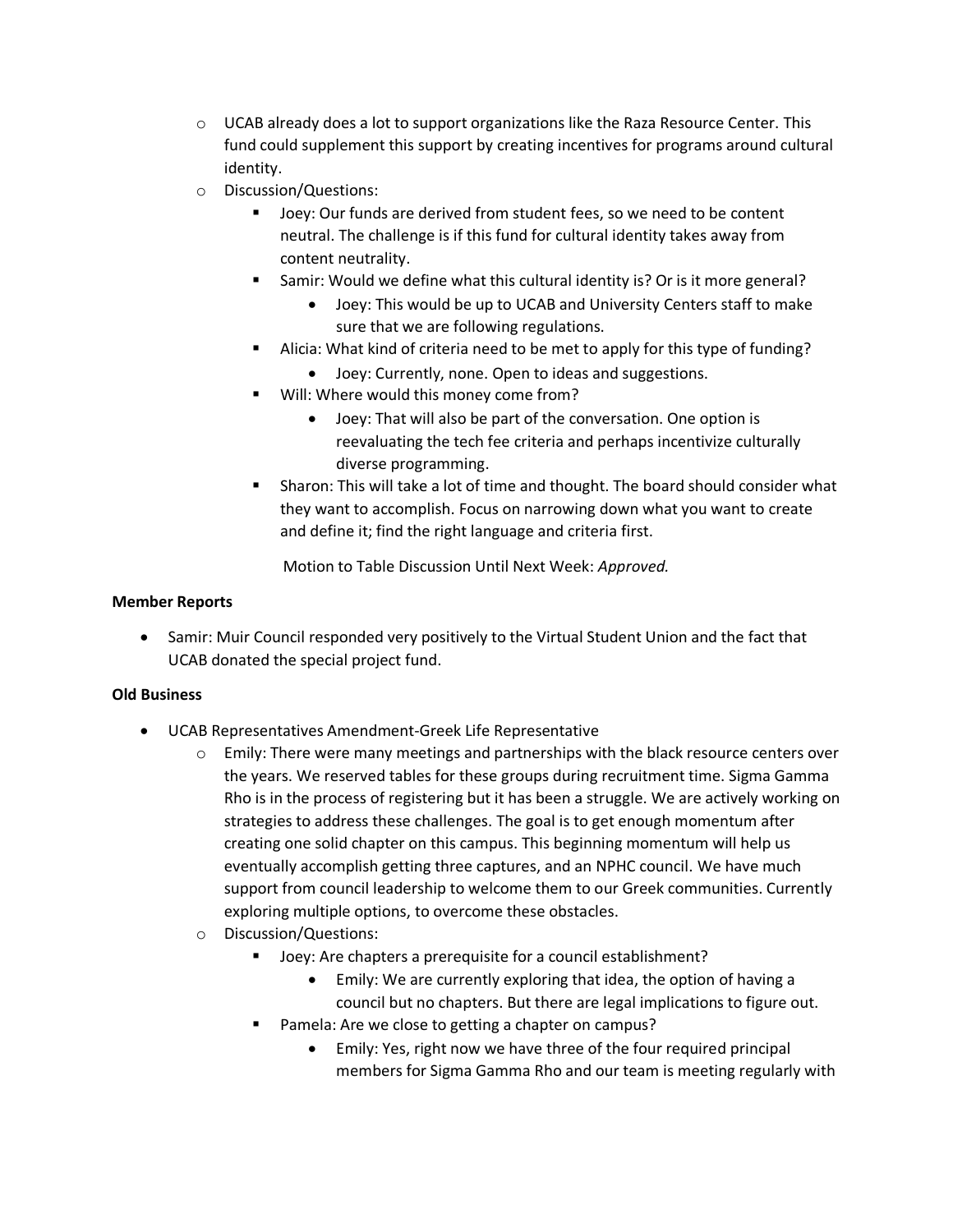them. Though operations have been negatively affected because of COVID-19, there is still hope.

- Sharon: Given that Sigma Gamma Rho is in the process of registering, and they are stalled because of COVID-19, is there any waiver that can be managed to get their organization up and running? Can we reduce the requirement to three registered principal members?
	- Emily: We are exploring that option, but many conversations need to be done in relation to that. We try to adequately benchmark with other school campuses as well. And, as expressed by the campus council, we cannot give one student organization different requirements than others.
- Alicia: Is there a chance that students can complete the process to establish a chapter, so it is not run by the city-wide chapter?
	- Emily: These chapters are city-wide, and ideally this structure will not be changed. There are UCOP policies and other regulations that make formal recognition complicated. We recognize it exists, but in order to have it registered at UCSD, it needs to adhere to all the UC policies and the UCSD policies. We are open to any unique and creative ideas to solving this issue.
- UCAB Amendment: Article 3, Section 1, Clause 1:
	- $\circ$  N. One Student Sustainability Representative selected by the Student Sustainability Collective.
	- $\circ$  O. One Greek Life Representative selected by the Greek life Governing Councils.
	- o Discussion/Questions:
		- Will: How would NPHC be represented in the future?
			- Emily: All the councils are aware we are trying to form an NPHC council. They would be another council alongside the current three councils and their documents would change to reflect that.
		- Sharon: It should be made clear that it is just one representative for all Greek Life councils.
	- o New Clause: O. One Sorority and Fraternity Life (SFL) Representative to represent all SFL Councils, selected by a collaboration between the SFL Governing Councils.

Motion to Approve Amendment to UCAB Charter: *Approved.* 

Vote: *Approved.*

Motion to Reorder Back to New Business: *Approved.*

#### **Open Forum**

• Emily: There are many dialogues on even weeks of the quarter. Encourage you to take note of those. We also have a list of virtual community service opportunities for everyone, available on the Virtual Student Union.

#### **Announcements**